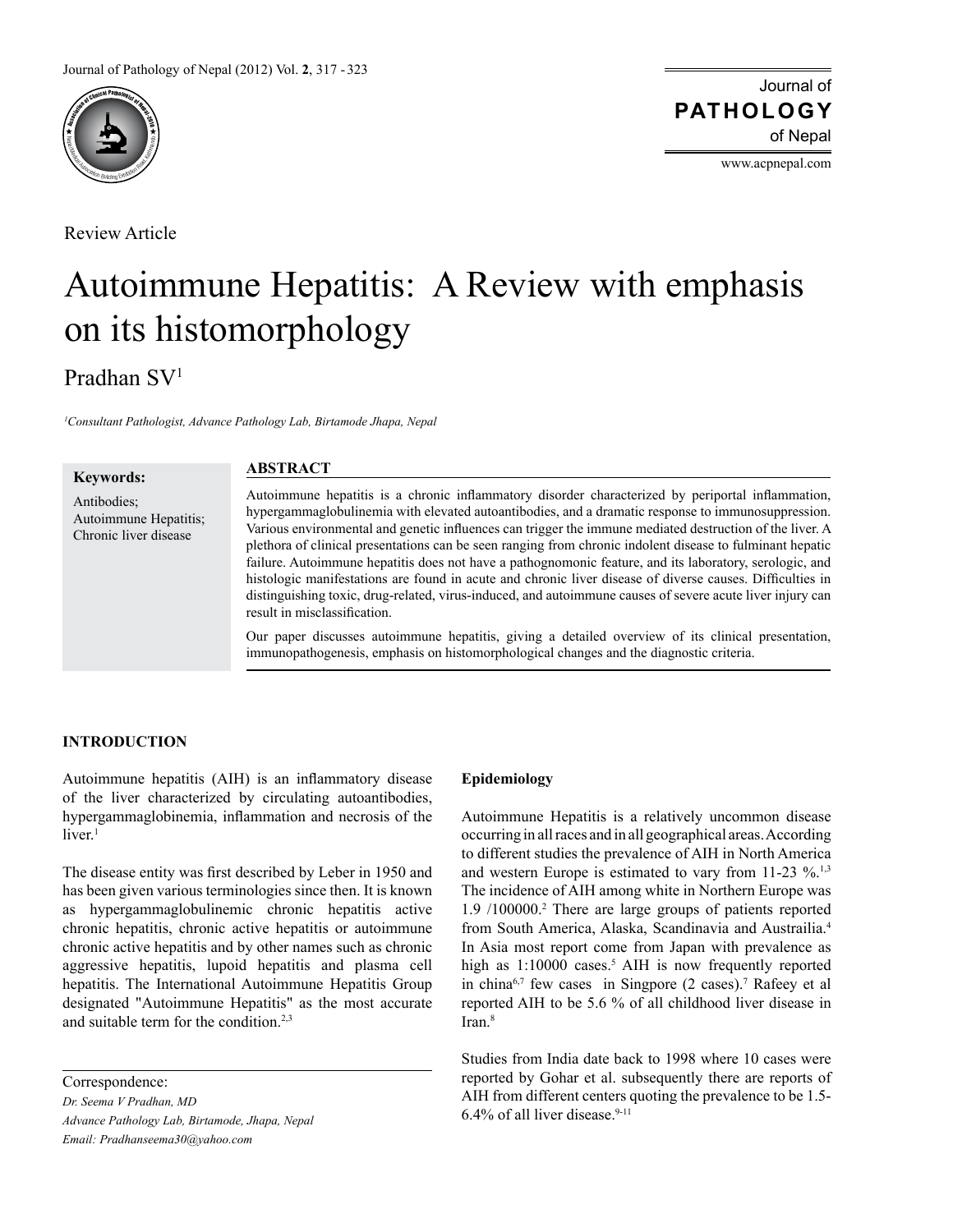There are no documented data regarding AIH in Nepal. But according to a report by KC et al, 12% of all chronic liver disease associated with hepatitis E is AIH.12 The low prevalence of AIH in India and Nepal may be due to genetic or geographical makeup or an underestimation of prevalence of AIH as antibody studies are not accessible.

## **Etiology and Pathogenesis**

#### **Infectious trigger/viruses**

The development of AIH is associated with viral Hepatitis A, Hepatitis B, Hepatitis C. AIH has developed after vaccination for Hepatitis A and B. Other virus implicated to trigger the autoimmune process include human herpes virus, HIV, Measles virus, EBV, CMV. Molecular mimicry in b cells level between a structural motif of CYP2D and HCV protein could explain the production of anti LKMI antibodies in HCV infected patients.13,14

#### **Drugs**

Nitrofurantoin, methylphenidate and atomoxetine, propylthiouracil, resperidone, rifampicin, pyrazinamide; betainterferon, doxycycline, minocycline, methyldopa.14,15 The AIH may be related to hepatotoxic effects of these chemiocal, upregulation of p450 immunoregulatory proteins or elated to drug acting as hapten modifying the hepatic protein and making them immunogenic. The drug induced AIH reverts after the drug is stopped.<sup>16,17</sup>

## **Genetic Association**

AIH is a complex polygenic disease affected by various genetic and environmental triggers. HLA genes appear to play the dominant role in predisposing to AIH HLA DR3 is common in early onset, severe form of autoimmune disease, which often occurs in girls and young women. They are resistant to corticosteroid treatment and require liver transplantation. HLA DR4 is more common in adults and associated with increased incidence of extrahepaatic manifestation, milder disease and better response to corticosteroid treatment.<sup>1,2,18</sup> Other HLA association are given in the Table 1.19

Twenty percent of AIH is associated with autoimmune polyendocrinopathy-candidiasis-ectodermal dystrophy syndrome (APECED) which follows Mendelian inheritance and prenatal genetic counseling is advised.

#### **Immunopathogenesis**

Liver is a part of lymphoid system with normal lymphocyte population residing in portal tracts. Various exogenous agents described above can upregulate expression of HLA I & II in hepatocytes. The antigens activate the T helper cells initiating the cascade of immune response

leading to activation of cytotoxic T cells. The cytotoxic T lymphocytes recognizes the antigen presented by Class I molecules and also transform B lymphocytes to plasma cells. The autoantibodies release damages liver by release of interferon, complement or antibody dependent cytotoxic reaction (ADCC). CYP2D6 cytoplasmic enzyme is targeted by anti LKMI antibodies which damages the liver as shown in fig.1.20-22

There is reduction in regulatory T cells responsible for dampening the immune response stopping the proliferation and effector function of autoreactive T cells. The T reg are defective in number and functions and their level is inversely proportional to the levels of anti SLA and anti LKM1 autoantibody titres.

## **Classification**

The marked heterogeneity of AIH in regard to its variable presenting features, spectrum of disease severity, and presence of characteristic auto antibodies as well as response to therapy has led to several proposals for classification of the disease. The most approved classification includes type 1 and type 2 depending upon the antibodies present shown in Table 2.19

Type 1 AIH constitutes 80% of total AIH and is characterized by the presence of antibodies to nuclei (ANA), smooth muscle (SMA) and Soluble Liver Antigen/Liver Pancreas antigen (SLA/LP). About 25% of these patient present with cirrhosis. These are associated with other autoimmune diseases like celiac disease, ulcerative colitis and autoimmune thyroid disease.

Type II AIH is characterized by presence of antibodies against a particular epitope on cytochrome P450 (IID6) enzyme located in liver and kidney microsomes (ALKM-1) and antibodies to liver cytosol antigen  $(ALC-1)$  or  $LC1$ ).<sup>1,2</sup> Most patients are children. Acute presentation can occur and progress to cirrhosis.

## **Clinical manifestation**

The clinical presentation is heterogeneous. The spectrum of presentation range from no symptoms to debilitating symptoms and even fulminant hepatic failure. The patients are predominantly women >70% of cases and 50% are younger than 40 years. The age at onset varies from infancy to elderly. Presenting feature may include, lethargy, fatigue, arthralgia , myalgia, anorexia, abdominal pain, nausea and dark urine. Children and elderly present with cirrhosis.<sup>1-3,18,19</sup>

Physical examination may be normal, but may reveal hepatomegaly, splenomegaly, jaundice, stigmata of liver disease. Rarely hirsutism , acne , obesity and amenorrheoa are seen. There is associated other autoimmune disorder like Hashimotos thyroiditis, type 1 DM, rheumatoid arthritis,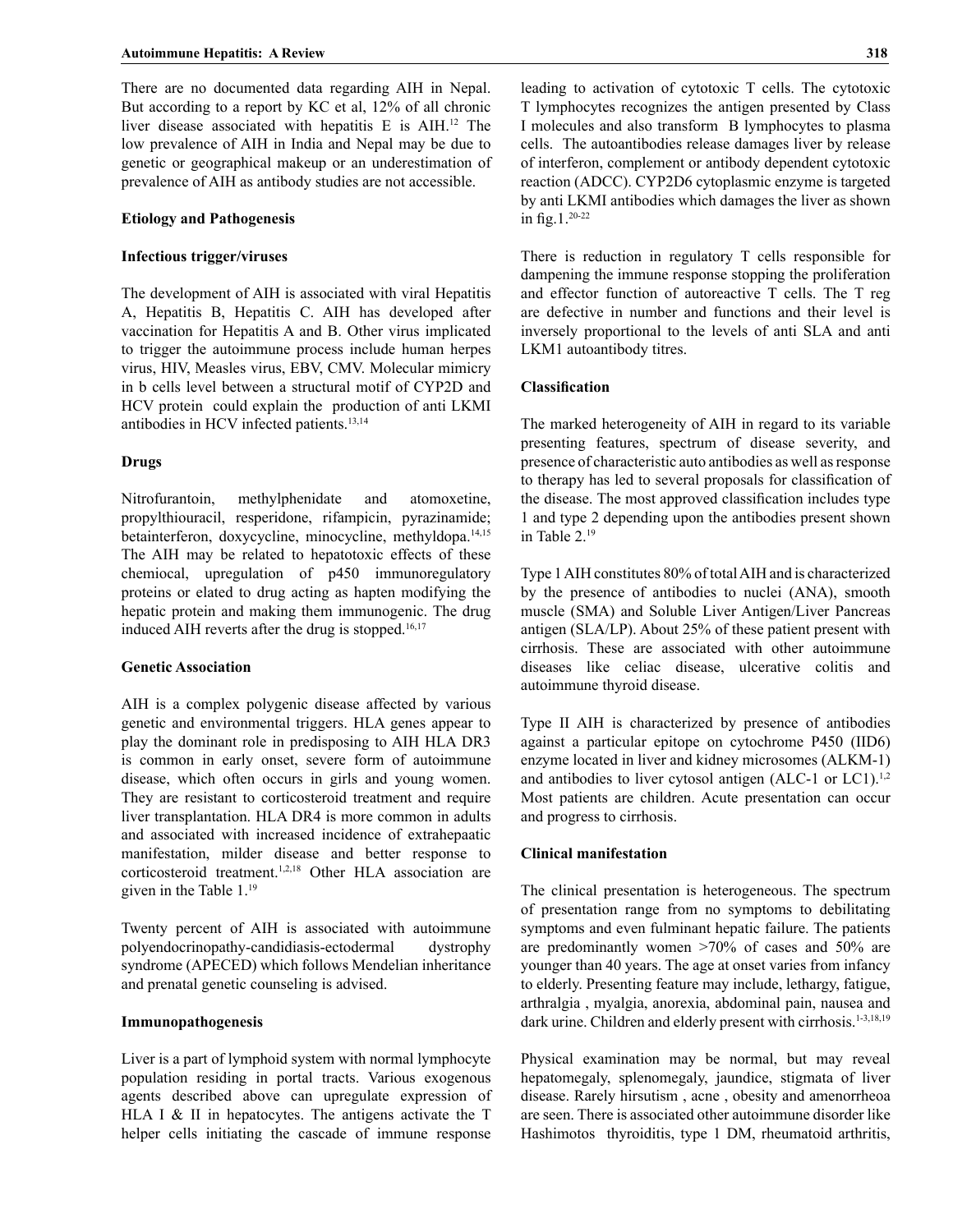**HLA Association** 

HLA- DRB180401

**Table 2: Classificaton of autoimmune hepatitis<sup>19</sup>**

| sociation in Automnique repatitis                                                                                                                 |          |                        |  |  |
|---------------------------------------------------------------------------------------------------------------------------------------------------|----------|------------------------|--|--|
| <b>Ethnicity</b>                                                                                                                                  | AIH type | No. of patient studied |  |  |
| i. European and north American.<br>Increased susceptibility to type I<br>in Caucasian<br>ii. HLA DR3 in younger ands<br>severe forms than HLA DR4 |          | 119                    |  |  |
|                                                                                                                                                   |          |                        |  |  |

| HLA DRB3*0101 | Europain and north America |    |
|---------------|----------------------------|----|
| HLA DRB1*0404 | Mexican                    |    |
| HLA DRB1*0405 | Japanese                   | 49 |
| HLA DRB1*07   | <b>Brazil</b>              | 28 |
| HLA B14       | Germanv                    |    |
|               |                            |    |

| <b>Variable</b>                            | <b>Type I AIH</b>                                                               | <b>Type 2 AIH</b>                                      |
|--------------------------------------------|---------------------------------------------------------------------------------|--------------------------------------------------------|
| Characteristic autoantibodies              | <b>ANA</b><br><b>SMA</b><br>AAA<br>Antibody to SLA/LP antigen<br>Atypical pANCA | Antibody against LKM<br>Antibody against liver cytosol |
| Geographic variation                       | Worldwide                                                                       | Worldwide, rare in North America                       |
| Age at presentation                        | Any age                                                                         | Predominantly childhood and young adulthood            |
| <b>Sex</b>                                 | Female in 75% of cases                                                          | Female in approximately 95% of cases                   |
| Association with other autoimmune disorder | Common                                                                          | Common                                                 |
| Clinical severity                          | Broad range                                                                     | Generally severe                                       |
| Histopathologic feature                    | Broad range                                                                     | Generally advanced                                     |
| Treatment failure                          | Infrequent                                                                      | Frequent                                               |
| Relapse after drug withdrawal              | Variable                                                                        | Common                                                 |
| Need for long term maintenance             | Variable                                                                        | Approximately 100%                                     |

SLE, Ulcerative colitis and celiac disease in 20% of the patients.

## **Laboratory Findings**

## **Biochemical investigation**

There is marked increase in AST and ALT, but levels are generally <500 u/l rarely reaching up to 1000 u/L. Some patients may have elevated conjugated bilirubin and alkaline phosphtase necessitating workout for primary biliary cirrhosis (PBC), primary sclerosing cholangitis (PSC), viral hepatitis, biliary obstruction. Alkaline phosphatase rarely exceeds 4x the normal. AIH is associated with high hypergammaglobulinemia with selective increase in IgG 1.2-3.0 times.1-3,18,19,23

# **Serology**

Type 1 AIH is characterized by the presence of antibodies to nuclei (ANA), smooth muscle (SMA) and Soluble Liver Antigen/Liver Pancreas antigen (SLA/LP).<sup>3</sup> Type II AIH is characterized by presence of antibodies against a particular epitope on cytochrome P450 enzyme located in liver and kidney microsomes and antibodies to liver cytosol antigen.<sup>1,19</sup>

## **Seronegative AIH**

Approximately 10% to 15% of AIH is marker negative.<sup>23,24</sup> Data suggest that seronegative AIHs similar to seropositive AIH with respect to demographics, aminotransferase levels at diagnosis or after treatment, response to therapy, and histologic parameters, including portal and lobular inflammation, interface activity, and centrilobular necrosis.<sup>25</sup>

## **Liver Biopsy**

The diagnosis of AIH cannot be made without Liver biopsy in all cases whether acute or subclinical. Interface hepatitis is a pathologic hallmark of active AIH. It is especially prominent during disease flares.<sup>26-28</sup> Interface hepatitis in AIH is characterized by a prominent lymphohistiocytic infiltrate at the portal tract mesenchymal-parenchymal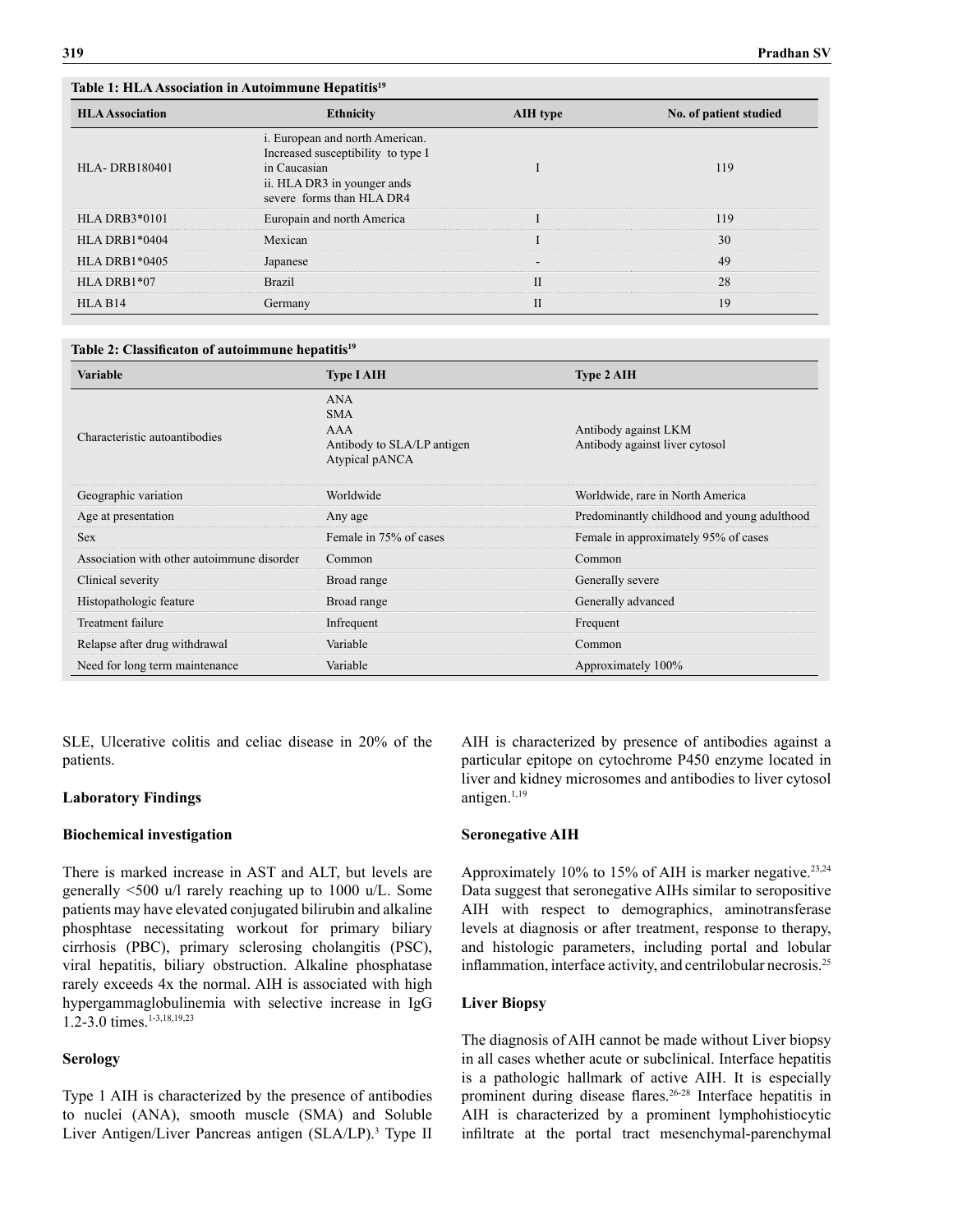|                                  |                                                  | <b>Points</b> |
|----------------------------------|--------------------------------------------------|---------------|
|                                  | ANA or SMA or $LKM >$<br>1.40                    |               |
| 1. Autoantibodies                | ANA or SMA or $LKM >$<br>1.80                    |               |
|                                  | $SLA/LP$ Positive ( $>20$ units)                 |               |
| $2.$ IgG<br>(or gamma-globulius) | Upper normal limit<br>$>1.10$ times normal limit |               |
| 3. Liver histology               | Compatible with AIH<br><b>Typical for AIH</b>    |               |
| 4. Absence of viral              | Yes                                              |               |
| hepatitis                        |                                                  |               |

**Table 4: Histologic component of the simplified criteria for the diagnosis of AIH37**

| <b>Histology category</b> | <b>Description</b>                                                                                                                                                                    |  |
|---------------------------|---------------------------------------------------------------------------------------------------------------------------------------------------------------------------------------|--|
| Typical                   | Includes interface hepatitis, lym-<br>phocytic or lymphoplasmacytic<br>infiltrates in portal tracts extending<br>into the lobule, emperipolesis, a and<br>hepatocyte rosette formatio |  |
| Compatible                | Chronic hepatitis with lymphocytic<br>infiltration without<br>all the features considered typical                                                                                     |  |
|                           | Atypical Includes evidence of<br>another diagnosis                                                                                                                                    |  |

junction with accompanying histologic evidence of liver cell damage. CD8-positive T cells are a dominant subset of lymphocytes within areas of interface hepatitis, and CD4 positive T cells predominate within the portal tracts.18

Histologically, AIH has many faces depending on the course of the disease, the form of its initial presentation, its evolution, and effects of treatment.<sup>1,19,29</sup>

## **ACUTE AUTOIMMUNE HEPATITIS**

Acute and fulminant forms of AIH were recognized by the IAIHG in 1992 when the diagnostic criteria waived the requirement for 6 months of disease activity to establish the diagnosis.30 In acute AIH, histology showed brisk, recent, ongoing immune-mediated hepatitis activity overlapping with evidence of chronicity including septal fibrosis and overt cirrhosis despite the lack of correlating clinical chronicity.30

The histology shows extensive interface hepatitis may be extensive with portal inflammation and diffuse lobular necroinflammation (fig. 2A) sparing the biliary tree. Hepatitis activity may show zone 3 accentuation (fig. 2B). Plasma cells typically predominate at the interface and throughout the lobules and portal areas, hence the name plasma cell hepatitis, eosinophils are also frequently seen. Evidence of hepatocellular injury and necrosis (ballooning degeneration, spotty hepatocyte necrosis, and apoptotic bodies) are common but not specific. Lobular disarray is present and bridging necrosis may occur. Injury may be followed by regeneration in the form of thickened hepatic plates and hepatic rosette formation. Most of these patients probably have a lobular "flare" in disease activity, which likely precipitated the clinical presentation as an acute hepatitis.

# **FULMINANT AUTOIMMUNE HEPATITIS**

The features are more severe than acute AIH. There is bridging, zonal, and multilobular necrosis. Massive hepatocyte necrosis and drop out, parenchymal extinction, and stromal collapse may be present.<sup>31</sup> Regenerative foci of hepatocytes may be present and mimicking cirrhosis.

## **CHRONIC HEPATITIS**

AIH can assume a chronic hepatitis pattern of injury, with portal and periportal lymphoplasmacytic infiltrates and interface hepatitis. Plasma cells are often, but not always, prominent, and are sometimes seen singly and in clusters in the lobule. The severity of necroinflammatory activity is quite variable. Ballooning degeneration, spotty hepatocyte necrosis, and apoptotic bodies are common but not specific.<sup>29</sup> Hepatocytes may form regenerating rosette-like structures.

#### **Pitfall in the diagnosis of AIH**

A. Zone 3 necrosis with or without portal inflammation

- » not a specific finding of AIH
- » Can also occur in viral and drug-induced hepatitis

B. Sparsity or absence of plasma cells in the inflammatory infiltrate

- » Predominance of plasma cell infiltration is not specific for AIH
- Its presence supports the diagnosis and the finding is more common in this condition (66%) than in chronic hepatitis B (40%) or chronic hepatitis C  $(21\%)$ . 32,33
- » does not occur in all patients with the disease (34%), not present in seronegative cases
- The absence of plasma cells does not preclude the diagnosis.<sup>32</sup>

#### C. Giant syncytial multinucleated hepatocytes

- » Giant syncytial multinucleated hepatocytes may be a dominant feature in AIH -''syncytial giant cell hepatitis'';
- Also asociated with drug toxicity and viral infection, especially with the paramyxovirus.

#### D. Duct injury in AIHs

- » Bile duct destruction is generally not prominent in AIH,
- 12% of biopsies may show duct destruction.
- » Lymphocytic infiltration of bile duct epithelium (see fig. 3) without duct loss can be seen in another 12%.34

# **AUTOIMMUNE HEPATITIS AS PART OF AN OVERLAP SYNDROME**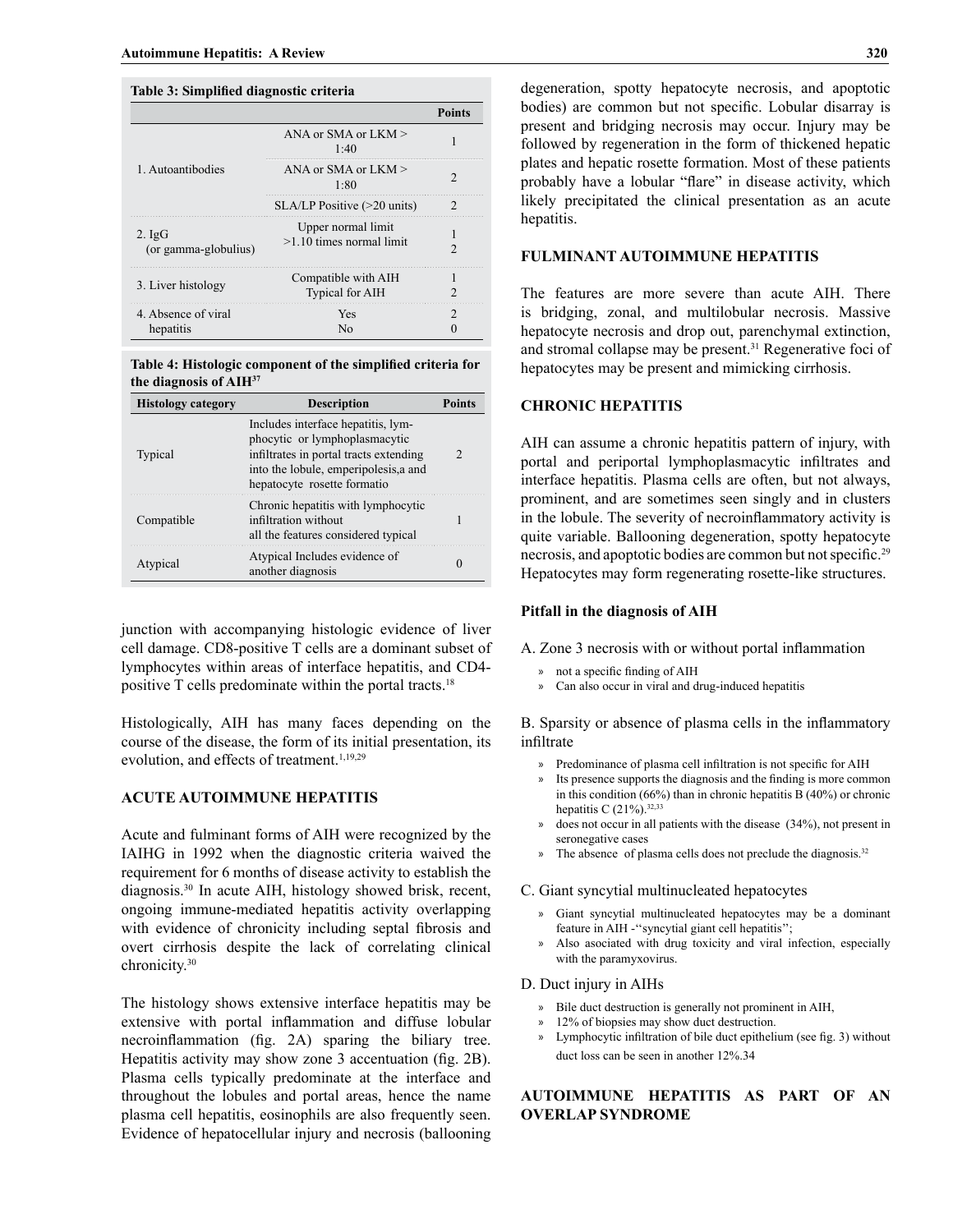PBC is a chronic cholestatic liver disease that is characterized by gradual destruction of the interlobular bile ducts that leads to damage of the hepatocytes. Approximately 10% of patients who have all the features of PBC—positive antimitochondrial antibodies and cholestatic biochemical findings—present with additional features of AIH. These features include other autoantibodies such as smooth muscle antibodies, hypergammaglobulinemia with a fivefold elevation of AST or ALT, or a 10-fold elevation of the AST. Histologically, these patients may have lymphoplasmacytic interface hepatitis in addition to the typical florid duct lesions present in PBC. In addition to AIH-PBC overlap that is present at the time of diagnosis, a "sequential" overlap syndrome of AIH with PBC can occur.<sup>35</sup>

# **AUTOIMMUNE HEPATITIS - POST TREATMENT**

In inactive, or subclinical AIH with raised transaminases biopsy show fibrosis, without or with mild lobular, portal, or interface necroinflammatory activity or a combination of these. Histologic improvement lags behind clinical and laboratory improvement by 3 to 6 months. In 55% of cases, liver biopsy examination at the time of clinical and laboratory normality discloses residual interface hepatitis

The goals of corticosteroid therapy are to resolve symptoms, normalize laboratory tests, and improve histologic findings to normal, quiescent portal hepatitis, or inactive cirrhosis. Liver biopsy is the only means of confirming remission and it should be performed before drug withdrawal.<sup>34</sup>

Restoration of normal hepatic architecture during treatment is associated with a 20% frequency of relapse after drug withdrawal; the presence of portal hepatitis is associated with a 50% frequency of relapse; and the presence of interface hepatitis of any degree or progression to 20% frequency of relapse after drug withdrawal; the presence of portal hepatitis is associated with a 50% frequency of relapse; and the presence of interface hepatitis of any degree or progression to cirrhosis is associated with an 87% to 100% frequency of relapse.17,32

# **AUTOIMMUNE HEPATITIS - DIAGNOSTIC SCORING SYSTEMS**

The clinical spectrum of autoimmune hepatitis is very wide. Diagnosis is usually made by a combination of clinical, laboratory and histological features. Diagnostic scores can help both in the daily diagnostic work-up of patients, and in allowing comparability of clinical scientific studies. In 1992 the international autoimmune hepatitis group (AIHG) devised a diagnostic scoring system with the aim to categorize patients in groups of definite AIH and probable AIH. This was revised in 1999. This criteria allowed comparison of studies from different centers. Because these criteria are complex, insufficiently validated, and include a variety of parameters of questionable value, the IAIHG



*Figure 1: Pathogenesis of Autoimmune Hepattitis*



*Figure 2: Autoimmune Hepatitis A. Diffuse parenchymal and portal inflammation (HE Stain, X50) B. Predominantly zone 3 involvement with plasma cell rich infiltrate and hepatocyte drop out and necrosis (HE Stain, X200) .C Interface activity(hollow arrows with minimal involvement of bile duct(HE Stain, X200).*



*Figure 3: Liver parenchyma showing lymphoplasmacytic inflammation and several large multinucleated hepatocytes in the center of the field (HE Stain, X400).* 

decided to devise a simplified scoring system for wider applicability in routine clinical practice based on the data of patients with well-established diagnoses.<sup>30,36,37</sup>

ANA, antinuclear antibody; SLA, soluble liver antigen; IgG, immunoglobulin G;

The new system condenses the liver histology criteria into three categories (Table 4). In this new system by Hennes and colleagues<sup>37</sup>, the presence of histologic evidence of hepatitis is a necessary finding to categorize patients as having either "definite" or "probable" AIH in an objective manner. A positive weighting was given to female gender,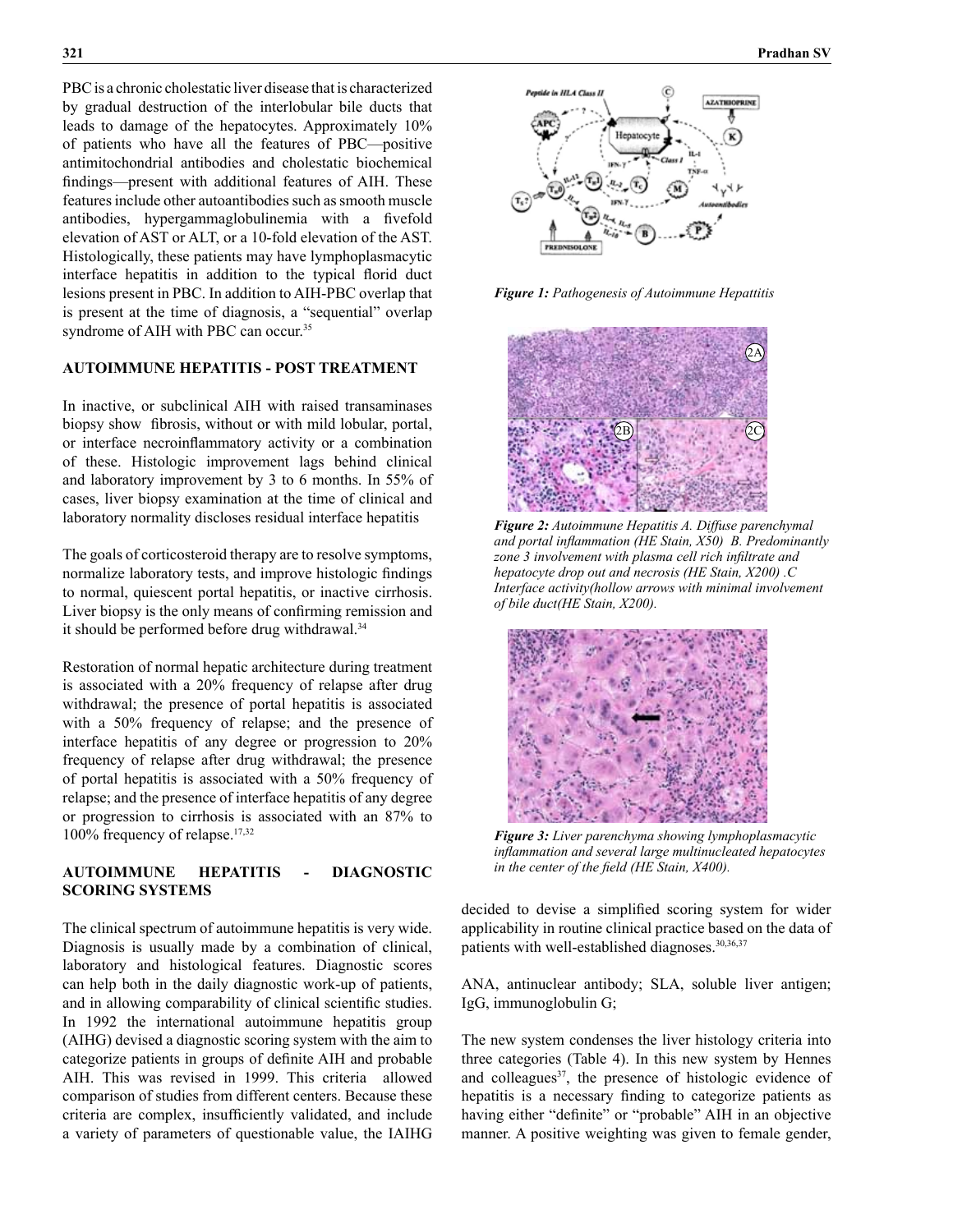hepatocellular rather than cholestatic damage, and the presence of autoantibodies. The diagnosis of definite AIH required a liver biopsy.

However, all diagnostic scores have limitations in individual cases .The simplified score cannot detect for example; patients with coexistence of AIH and HCV. The latter could be a problem for areas with high endemicity of HCV infections. Twenty to forty percent of patients with chronic HBV of HCV are persistently positive for various autoantibodies, usually at low titers (B1:20 or 1:40).3 Conversely, patients with AIH sometimes have a false-positive test for anti-HCV antibodies but will have undetectable HCV-RNA. Three categories of patients with potential concurrent AIH/hepatitis C may be identified:

- » patients with true AIH and false-positive anti- HCV antibodies (undetectable HCV-RNA);
- » patients with true HCV and autoantibodies at low titers, but no other signs of AIH;
- » patients with true HCV and features of AIH including young age, female gender, high
- » autoantibody titers (41:320), hypergammaglobulinemia, and history of extrahepatic autoimmune disorders.

Distinction of chronic viral hepatitis from AIH is important, because interferon therapy can exacerbate autoimmune conditions, and corticosteroids can enhance viral replication. In a study of the IAIHG, the simplified score was found 97% specific and 88% sensitive.37

The revised scoring system might be useful in the evaluation of "difficult" cases with few or atypical features of AIH after exclusion of other diagnoses, while the simplified scoring system – simpler in its determination – can be used in aetiologically distinctive cases with concurrent immune trappings in order to exclude AIH..The various studies strongly shows that as there is no single test for AIH, histology is very important where there is any doubt about the diagnosis, and in patients where there may appear to be more than one disease, histology is the best guide of treatment.30,36-38

## **CONCLUSION**

Early diagnosis and treatment of AIH shows a dramatic recovery of the paatients. But the diagnosis of AIH is challenginsg because clinical picture is heterogenous and there is no specific test applicable for all patients. The liver biopsy should be mandatory in patients with liver disorders in whom there is evidence of autoimmunity and absence of evidence of HBV or HCV markers. The cooperation between clinicians and pathologists seems mandatory.

#### **REFERENCES**

1. Makol A, Watt KD. Autoimmune hepatitis: A review of current diagnosis and treatment. Hepatitis Research and Treatment 2011; 3901916.Epub

- 2. Manns MP, Vogel A. Autoimmune hepatitis, from mechanisms to therapy. Hepatology 2006;43:S132-44.
- 3. McFarlane IG. Definition and classification of autoimmune hepatitis. Semin Liver Dis 2002;22:317-24.
- 4. Ansgar W.L, Giorgina MV, Lohse AW, Mieli-Vergani G, Chowdhary VR.. Autoimmune hepatitis Journal of Hepatology 2011;55:171–82.
- 5. Toda G, Zeniya M, Watanabe F et al. Present status of autoimmune hepatitis in Japan–correlating the characteristics with international criteria in an area with a high rate of HCV infection. Japanese National Study Group of Autoimmune Hepatitis . J Hepatol 1997;26:1207–12.
- 6. Lam KC, Lai CL, Wu PC, Todd D. Etiological spectrum of liver cirrhosis in the Chinese. J Chronic Dis 1980;33:375–81.
- 7. Basir N, Yew TG, Telisinghe PU et al. Autoimmune hepatitis in children: a report of two cases; Singapore Med J 2011;52:e27-30.
- 8. Rafeey M, Kianrad M, Hasani A; Autoimmune hepatitis in Iranian children: Indian J Gastroenterol 2007;26:11-3.
- 9. Choudhuri G, Somani SK, Chalamalasetty SB, Baba CS, Alexander G. Autoimmune hepatitis in India: profile of an uncommon disease. BMC Gastroenterol 2005;5:27
- 10. Gupta R, Agarwal SR, Jain M, Malhotra V, Sarin SK. Autoimmune hepatitis in the Indian subcontinent: 7 years experience; J Gastroenterol Hepatol. 2001;16:1144-8.
- 11. Gohar S, Desai D, Joshi A et al; Autoimmune hepatitis: a study of 50 patients.Indian J Gastroenterol. 2003;22:140-2.
- 12. KC S, Sharma D, Basnet BK, Mishra AK. Effect of Acute Hepatitis E Infection in Patients with Liver Cirrhosis. JNMA 2009;48:226-9.
- 13. Skoog SM, Rivard RE, Batts KP, Smith CI. Autoimmune hepatitis preceded by acute hepatitis A infection. Am J Gastroenterol 2002;97:1568-9
- 14. Lewis JL, Zimmerman HJ. Drug-induced autoimmune liver disease. In: Krawitt EL, Wiesner RH, Nishioka M, eds. Autoimmune liver diseases. 2nd ed. Elsevier: Amsterdam;1998: pp627-49.
- 15. Gough A, Chapman S, Wagstaff K,et al. Minocycline induced autoimmune hepatitis and systemic lupus erythematosus-like syndrome. BMJ 1996;312:169-72.
- 16. Czaja AJ. Current concepts in autoimmune hepatitis. Ann Hepatol 2005;4:6-24.
- 17. Pelli N, Setti M. Atorvastatin as a trigger of autoimmune hepatitis. J Hepatol 2004;40:716.
- 18. Malik T.A, Saeed S. Autoimmune Hepatitis: A Review. J Pak Med Assoc 2010;60:381-7.
- 19. Krawitt EL . Autoimmune Hepatitis; Review article. N Engl J Med 2006;354:54-66.
- 20. Francesco BB, Paolo M, Luigi M. New autoantibodies and autoantigens in autoimmune hepatitis. Clin Liver Dis 2002;6:785–97.
- 21. Mc Farlane IG. Pathogenesis of Autoimmune hepatitis.Biomed &Pharmacother 1999;53;255-63.
- 22. Manns MP, Czaja AJ, Gorham JD et al. Diagnosis and management of autoimmune hepatitis. Hepatology, 2010; 51:2193–213.
- 23. Czaja AJ, Carpenter HA, Santrach PJ et al. The nature and prognosis of severe cryptogenic chronic active hepatitis. Gastroenterology 1993;104:1755–61.
- 24. Czaja AJ. The variant forms of autoimmune hepatitis. Ann Intern Med 1996;125:588–98.
- 25. Mehendiratta V, Mitroo P, Bombonati A et al. Serologic markers do not predict histologic severity or response to treatment in patients with autoimmune hepatitis.Clin Gastroenterol Hepatol 2009;7:98– 103.
- 26. Batts KP, Ludwig J. Histopathology of autoimmune hepatitis, primary